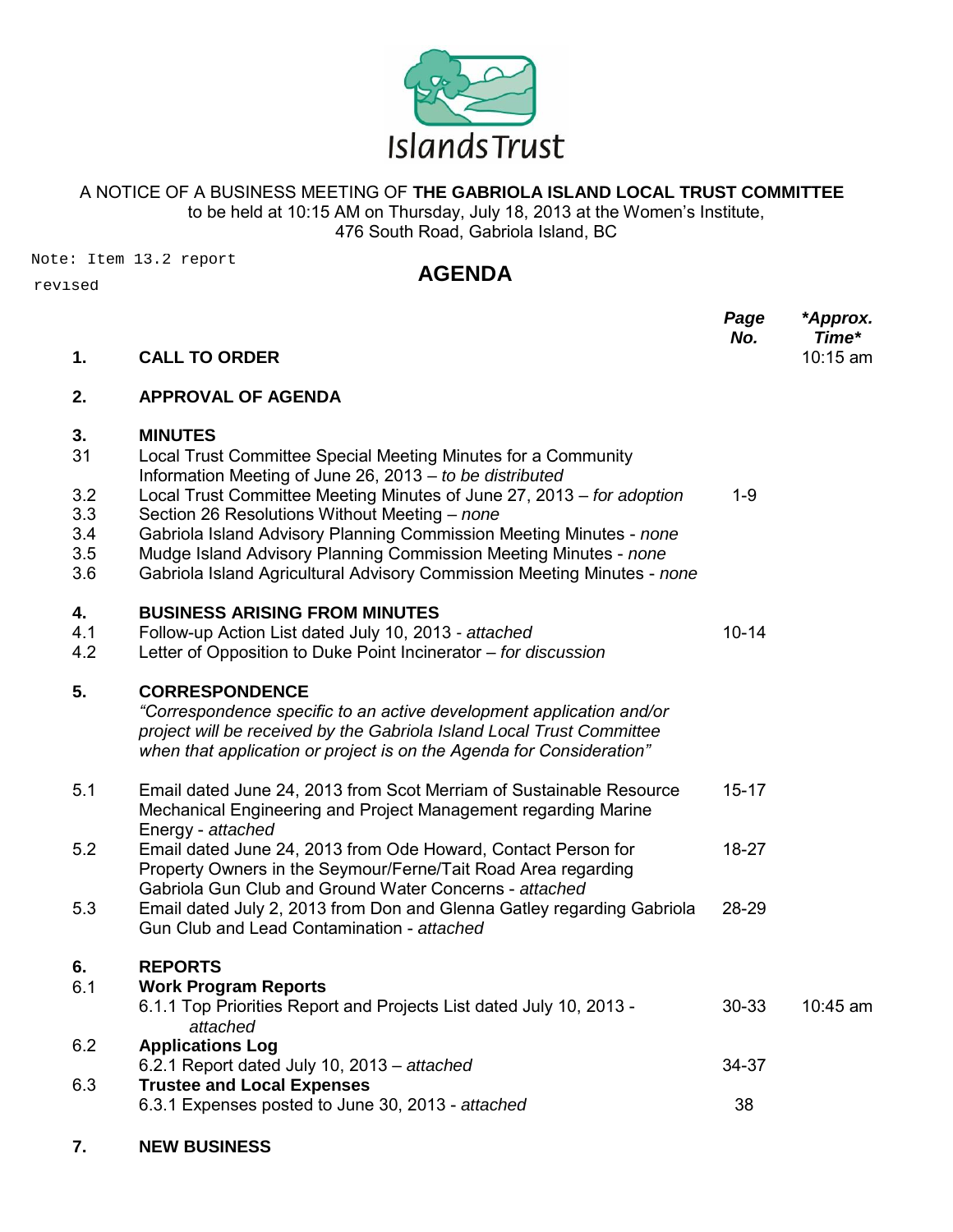| 8.          | <b>TRUSTEES' REPORT</b>                                                                                                                                                                                                                                                                                                                                            |                   | 10:50      |
|-------------|--------------------------------------------------------------------------------------------------------------------------------------------------------------------------------------------------------------------------------------------------------------------------------------------------------------------------------------------------------------------|-------------------|------------|
| 9.          | <b>CHAIR'S REPORT</b>                                                                                                                                                                                                                                                                                                                                              |                   |            |
| 10.         | <b>REGIONAL DIRECTOR'S REPORT</b>                                                                                                                                                                                                                                                                                                                                  |                   |            |
| 11.<br>11.1 | <b>DELEGATIONS</b><br>Ode Howard regarding Seymour/Ferne/Tait Road Area Groundwater<br>Quality                                                                                                                                                                                                                                                                     |                   |            |
| 12.         | <b>TOWN HALL SESSION</b>                                                                                                                                                                                                                                                                                                                                           |                   |            |
| 13.<br>13.1 | <b>APPLICATIONS AND PERMITS</b><br>GB-RZ-2010.2 (Gabriola Medical Clinic)                                                                                                                                                                                                                                                                                          | 39-65             | $11:00$ am |
| 13.2        | Memorandum dated July 10, 2013 regarding Covenant - attached<br>GB-DP-2013.1 (Bishop - Flat Top Islands (Gaviola))<br>Staff Report dated July 7, 2013 - attached                                                                                                                                                                                                   | 66-83             |            |
| 14.<br>14.1 | <b>LOCAL TRUST COMMITTEE PROJECTS</b><br>Official Community Plan/Land Use Bylaw Review<br>14.1.1 Agriculture Policies<br>Staff Report dated July 2, 2013 - attached<br>14.1.2 Climate Change Policy Implementation<br>Staff Report dated July 5, 2013 - attached<br>14.1.3 Riparian Areas Regulation Implementation                                                | 84-107<br>108-132 | $11:30$ am |
|             | 14.1.3.i Staff Report dated July 12, 2013 - to be distributed<br>14.1.3.ii Email dated June 26, 2013 from Eeva Gibson - attached                                                                                                                                                                                                                                   | 133-134           |            |
| 15.         | <b>ISLANDS TRUST WEBSITE</b><br>Gabriola Pages - for discussion                                                                                                                                                                                                                                                                                                    |                   |            |
|             | <b>BREAK</b>                                                                                                                                                                                                                                                                                                                                                       |                   | 12:30 pm   |
| 16.         | <b>COMMUNITY INFORMATION SESSION</b><br>Question and Answers for Proposed Bylaw No. 267 (Mudge Island) &<br>Proposed Bylaw No. 268 (DeCourcy Island)                                                                                                                                                                                                               |                   | $1:00$ pm  |
|             | <b>RECESS FOR PUBLIC HEARING</b>                                                                                                                                                                                                                                                                                                                                   |                   | $1:30$ pm  |
|             | <b>RECONVENE</b>                                                                                                                                                                                                                                                                                                                                                   |                   |            |
| 17.<br>17.1 | <b>BYLAWS</b><br>Proposed Bylaw No. 267 cited as "Mudge Island Official Community Plan<br>Bylaw 227, 2007, Amendment No. 1, 2012"- for consideration of second<br>and third readings and submission to Executive Committee and to the                                                                                                                              | 135-136           |            |
| 17.2        | Minister of Community, Sport and Cultural Development for approval<br>Proposed Bylaw No. 268 cited as "Decourcy Island Official Community<br>Plan Bylaw 16, 1981, Amendment No. 1, 2012"- for consideration of<br>second and third readings and submission to Executive Committee and to<br>the Minister of Community, Sport and Cultural Development for approval | 137-138           |            |
|             |                                                                                                                                                                                                                                                                                                                                                                    |                   |            |